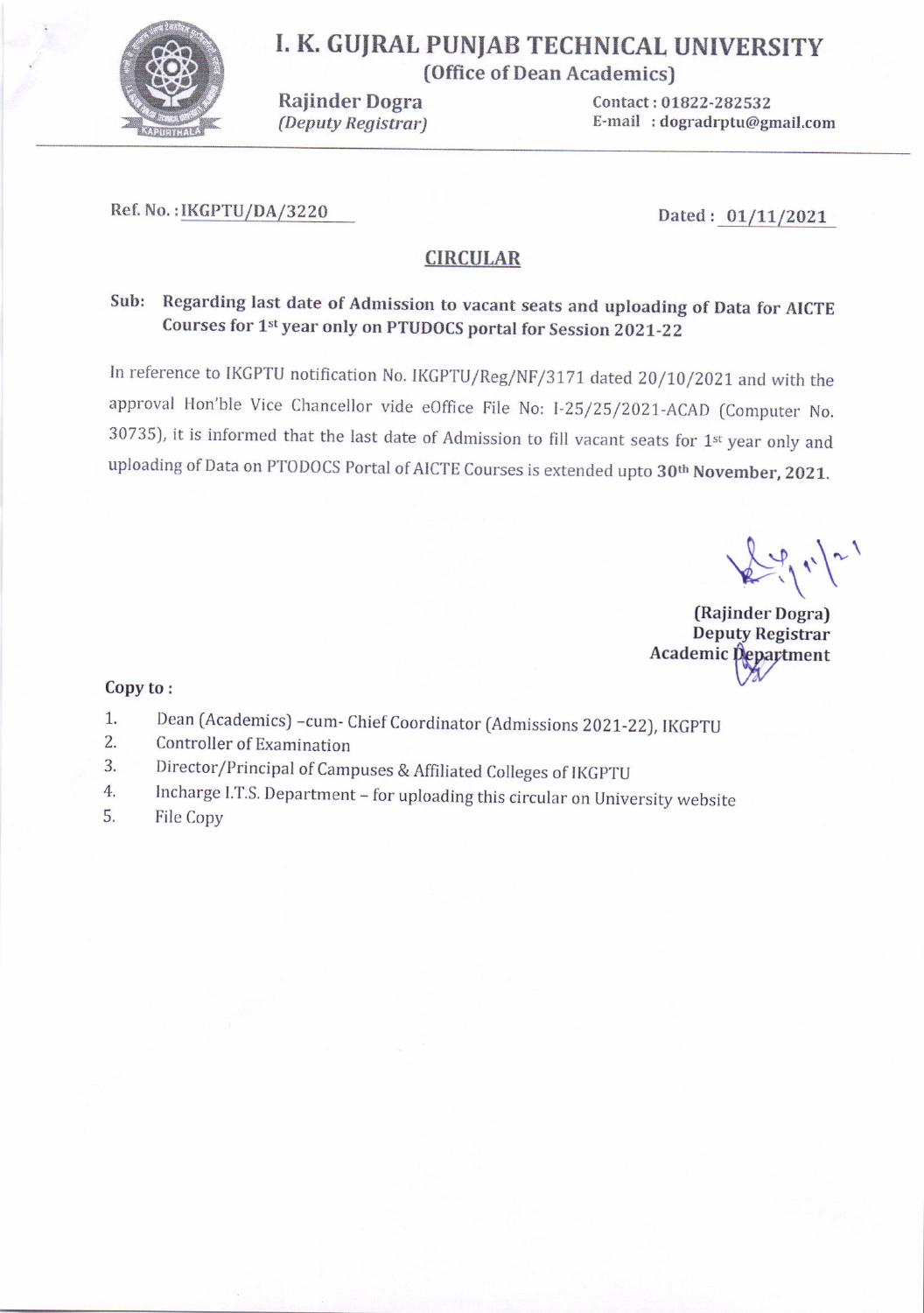

 $\mathbf{I}$ 

# I. K. GUJRAL PUNJAB TECHNICAL UNIVERSITY {Office of Dean Academics)

Rajinder Dogra Contact : 01822-282532 (Deputy Registrar) E-mail : dogradrptu@gmail.com

Ref. No. : <u>IKGPTU/DA/3171</u> Dated: 20/10/2021

## CIRCULAR

#### Sub: Regarding last date of Admission to vacant seats for AICTE & COA Courses and uploading of Data on PTUDOCS portal for Session ZOZL-ZZ

In continuation of the Circular Ref. No. IKGPTU/DA/3123 dated 06/10/2021 and with the approval Hon'ble Vice Chancellor vide eOffice File No: I-25/25/2021-ACAD (Computer No. 30735), it is informed that the last date of Admission to vacant seats and uploading of Admission Data for the below mentioned Courses for the Session 2021-22 has been revised as under:

- 1. The last date for admission (against vacancies) to First Year of AICTE Courses and uploading of data on PTUDCOS portal is 25<sup>th</sup> October, 2021.
- 2. The last date for admission to Lateral Entry of AICTE Courses and uploading of data on PTUDCOS portal is 30th October,2O21
- 3. The last date for admission to 5 Years B.Arch. Degree course and uploading of data on PTUDCOS portal is 30<sup>th</sup> October, 2021.
- Note: The last date of Admission and uploading of data on PTUDOCS portal for UGC & PCI courses will be same as mentioned in Circular Ref. No. IKGPTU/DA/3123 dated 06/10/2021.

 $\bigvee\hspace{-0.14cm}\mathbb{C}\bigvee$ 

(Raiinder Dogra) Deputy Registrar Academic Department

#### Copy to :

- L Dean (Academics) -cum- Chief Coordinator (Admissions 2021-22), IKGPTU
- 2. Controller of Examination
- 3. Director/Principal of Campuses & Affiliated Colleges of IKGPTU
- 4. Incharge I.1'.S. Department - for uploading this circular on University website
- $5<sub>r</sub>$ File Copy